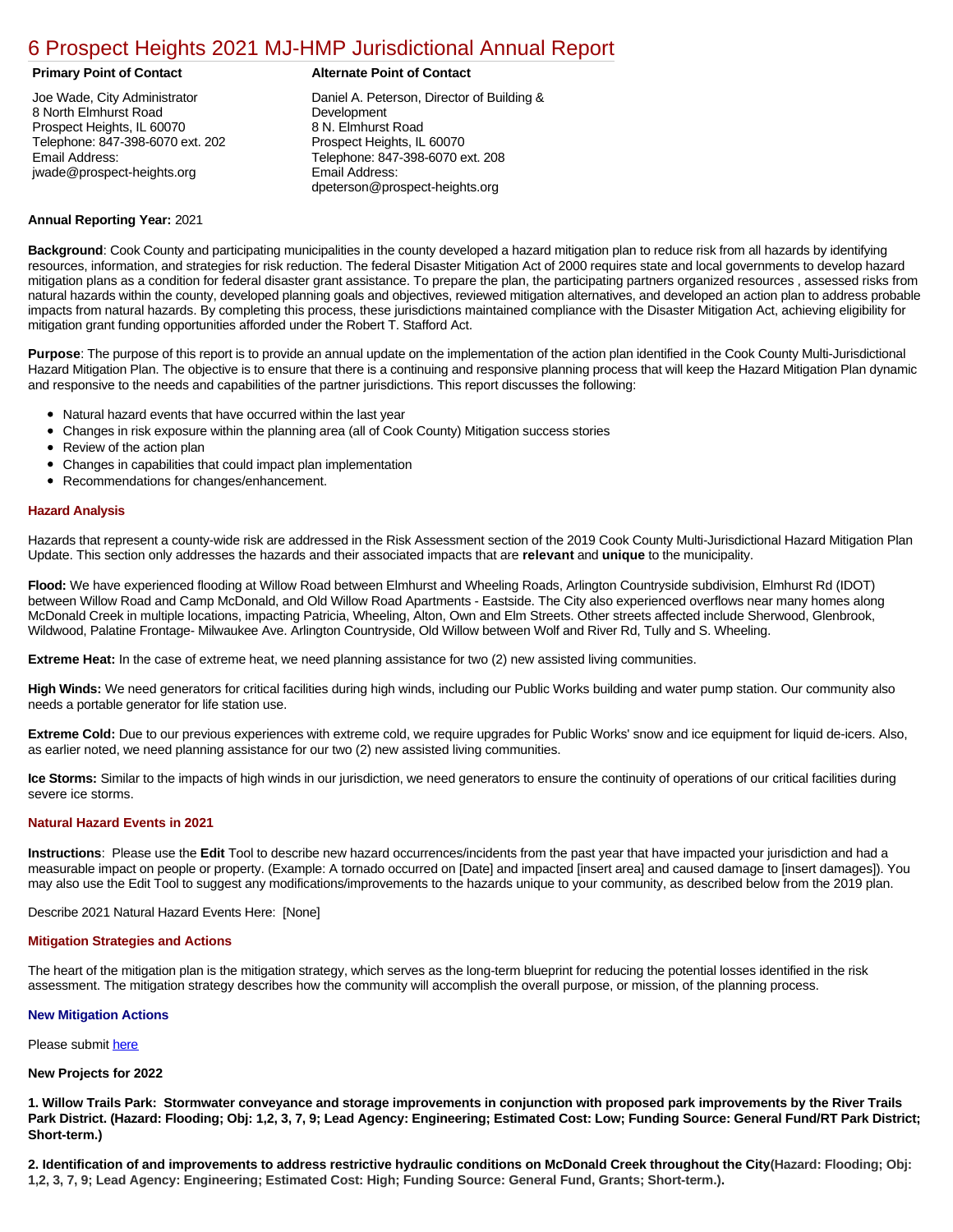# **Ongoing Mitigation Actions**

The following are ongoing actions. During the 2019 update, these "ongoing" mitigation actions and projects were modified and/or amended, as needed. Reviewers of this report should refer to the Hazard Mitigation Plan for more detailed descriptions of each action and the prioritization process. Address the following for each mitigation action:

- Was any element of the action carried out during the reporting period?
- If no action was completed, why?
- Is the timeline for implementation or the action still appropriate?
- If the action was completed, does it need to be changed or removed from the action plan?

| TABLE: HAZARD MITIGATION ACTION PLAN MATRIX                                                                                                                                  |             |             |                                                                                                     |                          |                         |                       |                                                    |                                                            |  |  |
|------------------------------------------------------------------------------------------------------------------------------------------------------------------------------|-------------|-------------|-----------------------------------------------------------------------------------------------------|--------------------------|-------------------------|-----------------------|----------------------------------------------------|------------------------------------------------------------|--|--|
| <b>Completion status legend:</b><br>$O =$ Action Ongoing toward Completion<br>$N = New$<br>$R =$ Want Removed from Annex<br>$C = Project Completed$<br>$X = No$ Action Taken |             |             |                                                                                                     |                          |                         |                       |                                                    |                                                            |  |  |
| 2021 Status                                                                                                                                                                  | 2020 Status | 2019 Status | <b>Hazards</b><br><b>Mitigated</b>                                                                  | <b>Objectives</b><br>Met | Lead<br><b>Agencies</b> | <b>Estimated Cost</b> | Sources of<br><b>Funding</b>                       | <b>Timeline/Projected</b><br><b>Completion</b><br>Date (a) |  |  |
| Action P9.1-Ponding on Eleanor Drive                                                                                                                                         |             |             |                                                                                                     |                          |                         |                       |                                                    |                                                            |  |  |
| <b>Status Description:</b>                                                                                                                                                   |             |             |                                                                                                     |                          |                         |                       |                                                    |                                                            |  |  |
|                                                                                                                                                                              |             | Completed   | Flooding                                                                                            | 1, 2, 3, 7, 9            | <b>Public Works</b>     | \$50,000; Low         | General<br>Funds, FEMA<br>funds, MWRD-<br>Phase II | Completed                                                  |  |  |
| Action P9.2-Ponding on Lynbrook Drive                                                                                                                                        |             |             |                                                                                                     |                          |                         |                       |                                                    |                                                            |  |  |
| <b>Status Description:</b>                                                                                                                                                   |             |             |                                                                                                     |                          |                         |                       |                                                    |                                                            |  |  |
|                                                                                                                                                                              |             | Completed   | Flooding                                                                                            | 1, 2, 3, 7, 9            | <b>Public Works</b>     | \$65,000: Low         | General<br>Funds, FEMA<br>funds, MWRD-<br>Phase II | Completed                                                  |  |  |
| Action P9.3-Flooding areas on Kenilworth / McDonald Creek area                                                                                                               |             |             |                                                                                                     |                          |                         |                       |                                                    |                                                            |  |  |
|                                                                                                                                                                              |             |             | Status Description: City is finalizing IGA with MWRDGC and Cook County DOTH for road raise project. |                          |                         |                       |                                                    |                                                            |  |  |
|                                                                                                                                                                              |             | Ongoing     | Flooding                                                                                            | 1, 2, 3, 7, 9            | <b>Public Works</b>     | \$200,000; Low        | General<br>Funds, FEMA<br>funds, MWRD-<br>Phase II | 2 years, Short-term                                        |  |  |
| Action P9.4-Flooding areas - Eastside Tax Increment Financing                                                                                                                |             |             |                                                                                                     |                          |                         |                       |                                                    |                                                            |  |  |
| Status Description: Continue to work with IDNR for Levee 37 project completion.                                                                                              |             |             |                                                                                                     |                          |                         |                       |                                                    |                                                            |  |  |
|                                                                                                                                                                              |             | Ongoing     | Flooding                                                                                            | 1, 2, 3, 7, 9            | <b>Public Works</b>     | \$2,170,000; High     | General<br>Funds, FEMA<br>funds, MWRD-<br>Phase II | 5 years, Short-term                                        |  |  |
| Action P9.5-Ponding on Drake Avenue East                                                                                                                                     |             |             |                                                                                                     |                          |                         |                       |                                                    |                                                            |  |  |
| <b>Status Description:</b>                                                                                                                                                   |             |             |                                                                                                     |                          |                         |                       |                                                    |                                                            |  |  |
|                                                                                                                                                                              |             | Completed   | Flooding                                                                                            | 1, 2, 3, 7, 9            | <b>Public Works</b>     | \$75,000; Medium      | General<br>Funds, FEMA<br>funds, MWRD-<br>Phase II | Completed                                                  |  |  |
| Action P9.6-Ponding on Drake Avenue West                                                                                                                                     |             |             |                                                                                                     |                          |                         |                       |                                                    |                                                            |  |  |
| <b>Status Description:</b>                                                                                                                                                   |             |             |                                                                                                     |                          |                         |                       |                                                    |                                                            |  |  |
| $\overline{\phantom{a}}$                                                                                                                                                     |             | Completed   | Flooding                                                                                            | 1, 2, 3, 7, 9            | <b>Public Works</b>     | \$100,000; Medium     | General<br>Funds, FEMA<br>funds, MWRD-<br>Phase II | Completed                                                  |  |  |
| Action P9.7-Flooding areas on Elm - near Willow Ave                                                                                                                          |             |             |                                                                                                     |                          |                         |                       |                                                    |                                                            |  |  |
| <b>Status Description:</b>                                                                                                                                                   |             |             |                                                                                                     |                          |                         |                       |                                                    |                                                            |  |  |
|                                                                                                                                                                              |             | Completed   | Flooding                                                                                            | 1, 2, 3, 7, 9            | <b>Public Works</b>     | \$960,000; High       | General<br>Funds, FEMA<br>funds, MWRD-<br>Phase II | Completed                                                  |  |  |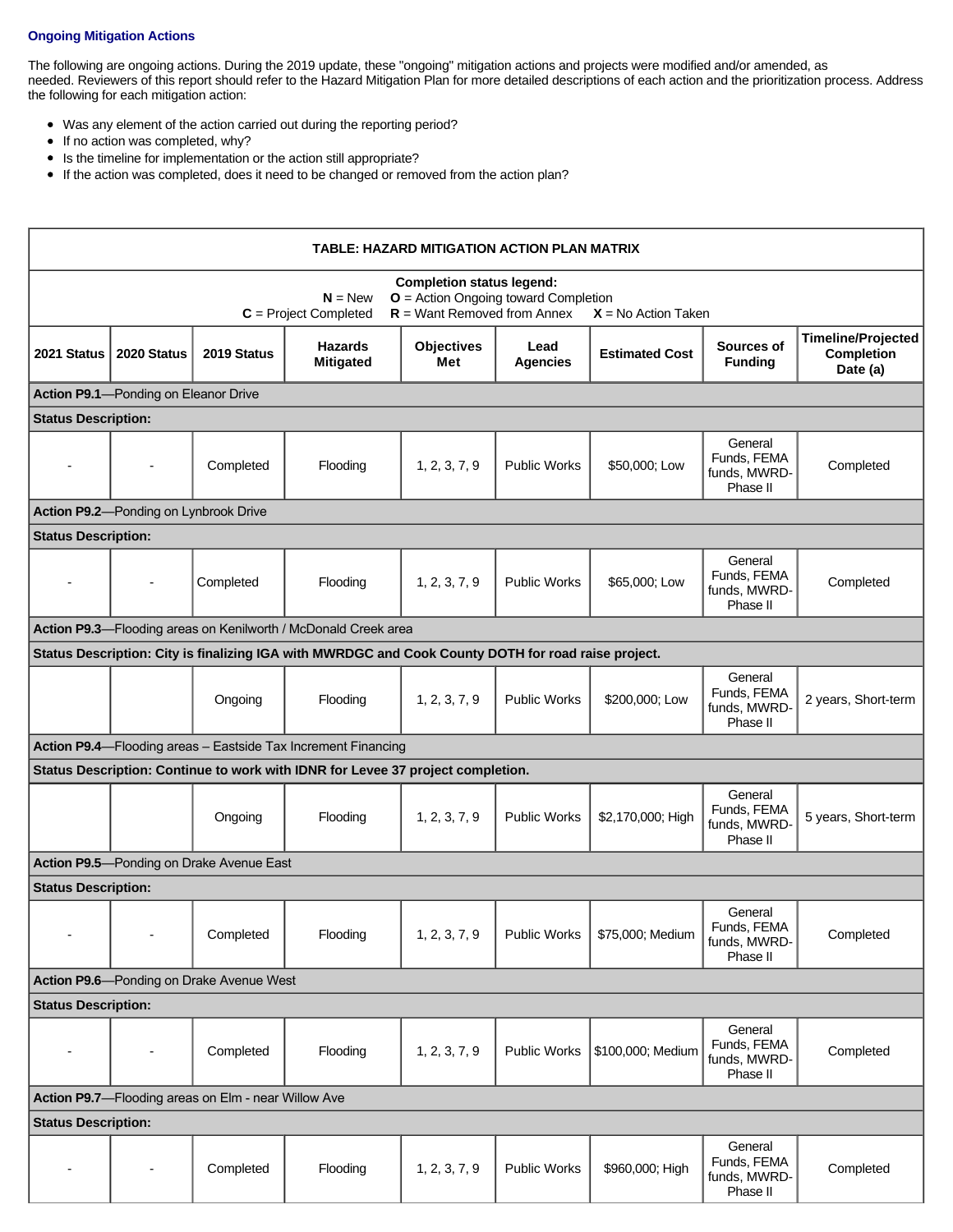| Action P9.8-Ponding areas on South Wildwood Drive                                                                                                  |  |                                                     |                                                                                                                                      |                                 |                                       |                   |                                                                    |                                        |
|----------------------------------------------------------------------------------------------------------------------------------------------------|--|-----------------------------------------------------|--------------------------------------------------------------------------------------------------------------------------------------|---------------------------------|---------------------------------------|-------------------|--------------------------------------------------------------------|----------------------------------------|
| <b>Status Description:</b>                                                                                                                         |  |                                                     |                                                                                                                                      |                                 |                                       |                   |                                                                    |                                        |
|                                                                                                                                                    |  | Completed                                           | Flooding                                                                                                                             | 1, 2, 3, 7, 9                   | <b>Public Works</b>                   | \$35,000; Low     | General<br>Funds, FEMA<br>funds. MWRD-<br>Phase II                 | Completed                              |
|                                                                                                                                                    |  | Action P9.9-Flooding areas in Arlington Countryside |                                                                                                                                      |                                 |                                       |                   |                                                                    |                                        |
|                                                                                                                                                    |  |                                                     | Status Description: 2021 Completed design for pumping station and force main. Project to be bid in Q1 2022 and completed by Q4 2022. |                                 |                                       |                   |                                                                    |                                        |
|                                                                                                                                                    |  | Ongoing                                             | Flooding                                                                                                                             | 1, 2, 3, 7, 9                   | <b>Public Works</b>                   | \$3,200,000; High | General<br>Funds, ARPA<br>funds, FEMA<br>funds, MWRD-<br>Phase II  | 2 years, Short-term                    |
|                                                                                                                                                    |  | Action P9.10-Ponding areas on Glenbrook Drive       |                                                                                                                                      |                                 |                                       |                   |                                                                    |                                        |
| <b>Status Description:</b>                                                                                                                         |  |                                                     |                                                                                                                                      |                                 |                                       |                   |                                                                    |                                        |
|                                                                                                                                                    |  | Ongoing                                             | Flooding                                                                                                                             | 1, 2, 3, 7, 9                   | <b>Public Works</b>                   | \$25,000; Low     | General<br>Funds, FEMA<br>funds, MWRD-<br>Phase II                 | 2 years, Short-term                    |
|                                                                                                                                                    |  | Action P9.11-Ponding areas on Alton Road            |                                                                                                                                      |                                 |                                       |                   |                                                                    |                                        |
| <b>Status Description:</b>                                                                                                                         |  |                                                     |                                                                                                                                      |                                 |                                       |                   |                                                                    |                                        |
|                                                                                                                                                    |  | Ongoing                                             | Flooding                                                                                                                             | 1, 2, 3, 7, 9                   | <b>Public Works</b>                   | \$50,000; Medium  | General<br>Funds, FEMA<br>funds, MWRD-<br>Phase II                 | 2 years, Short-term                    |
|                                                                                                                                                    |  | Action P9.12-Structures in flood hazard prone areas |                                                                                                                                      |                                 |                                       |                   |                                                                    |                                        |
| Status Description: 2021 City council approved IGA with MWRDGC for buyout of one repetitive loss residential home. Demolition planned for<br>2022. |  |                                                     |                                                                                                                                      |                                 |                                       |                   |                                                                    |                                        |
|                                                                                                                                                    |  | Ongoing                                             | All                                                                                                                                  | 7, 13                           | City of<br>Prospect<br>Heights        | High              | <b>FEMA Hazard</b><br>Mitigation<br>Grants                         | Long-term<br>(depending on<br>funding) |
| Action P9.13-Continue to support the countywide actions identified in this plan                                                                    |  |                                                     |                                                                                                                                      |                                 |                                       |                   |                                                                    |                                        |
| <b>Status Description:</b>                                                                                                                         |  |                                                     |                                                                                                                                      |                                 |                                       |                   |                                                                    |                                        |
|                                                                                                                                                    |  | Ongoing                                             | Αll                                                                                                                                  | All                             | City of<br>Prospect<br>Heights        | Low               | <b>General Fund</b>                                                | Short- and long-term                   |
|                                                                                                                                                    |  |                                                     | Action P9.14-Participate in the plan maintenance strategy identified in this plan                                                    |                                 |                                       |                   |                                                                    |                                        |
| <b>Status Description:</b>                                                                                                                         |  |                                                     |                                                                                                                                      |                                 |                                       |                   |                                                                    |                                        |
|                                                                                                                                                    |  | Ongoing                                             | All                                                                                                                                  | 3, 4, 6                         | DHSEM, City<br>of Prospect<br>Heights | Low               | <b>General Fund</b>                                                | Short-term                             |
|                                                                                                                                                    |  |                                                     | Action P9.15-Continue to maintain/enhance City's CRS classification                                                                  |                                 |                                       |                   |                                                                    |                                        |
| Status Description: Following the 2021 verification cycle Prospect Heights improved to a Class 6 CRS rating.                                       |  |                                                     |                                                                                                                                      |                                 |                                       |                   |                                                                    |                                        |
|                                                                                                                                                    |  | Ongoing                                             | Flood                                                                                                                                | 3, 4, 5, 6, 7, 9,<br>10, 11, 13 | City of<br>Prospect<br>Heights        | Low               | <b>General Fund</b>                                                | Long-term                              |
| Action P9.16-Maintain standing in NFIP Program                                                                                                     |  |                                                     |                                                                                                                                      |                                 |                                       |                   |                                                                    |                                        |
| <b>Status Description:</b>                                                                                                                         |  |                                                     |                                                                                                                                      |                                 |                                       |                   |                                                                    |                                        |
|                                                                                                                                                    |  | Ongoing                                             | Flooding                                                                                                                             | 4, 6, 9                         | City of<br>Prospect<br>Heights        | Low               | <b>General Fund</b>                                                | Short-term and<br>ongoing              |
| Action P9.17-Recording high water marks following high-water events                                                                                |  |                                                     |                                                                                                                                      |                                 |                                       |                   |                                                                    |                                        |
| <b>Status Description:</b>                                                                                                                         |  |                                                     |                                                                                                                                      |                                 |                                       |                   |                                                                    |                                        |
|                                                                                                                                                    |  | Ongoing                                             | Flooding, Severe<br>Weather                                                                                                          | 3, 6, 9                         | City of<br>Prospect<br>Heights        | Medium            | General Fund,<br><b>FEMA Grant</b><br>Funds (Public<br>Assistance) | Long-term                              |
| Action P9.18-Integrate the hazard mitigation plan into other programs                                                                              |  |                                                     |                                                                                                                                      |                                 |                                       |                   |                                                                    |                                        |